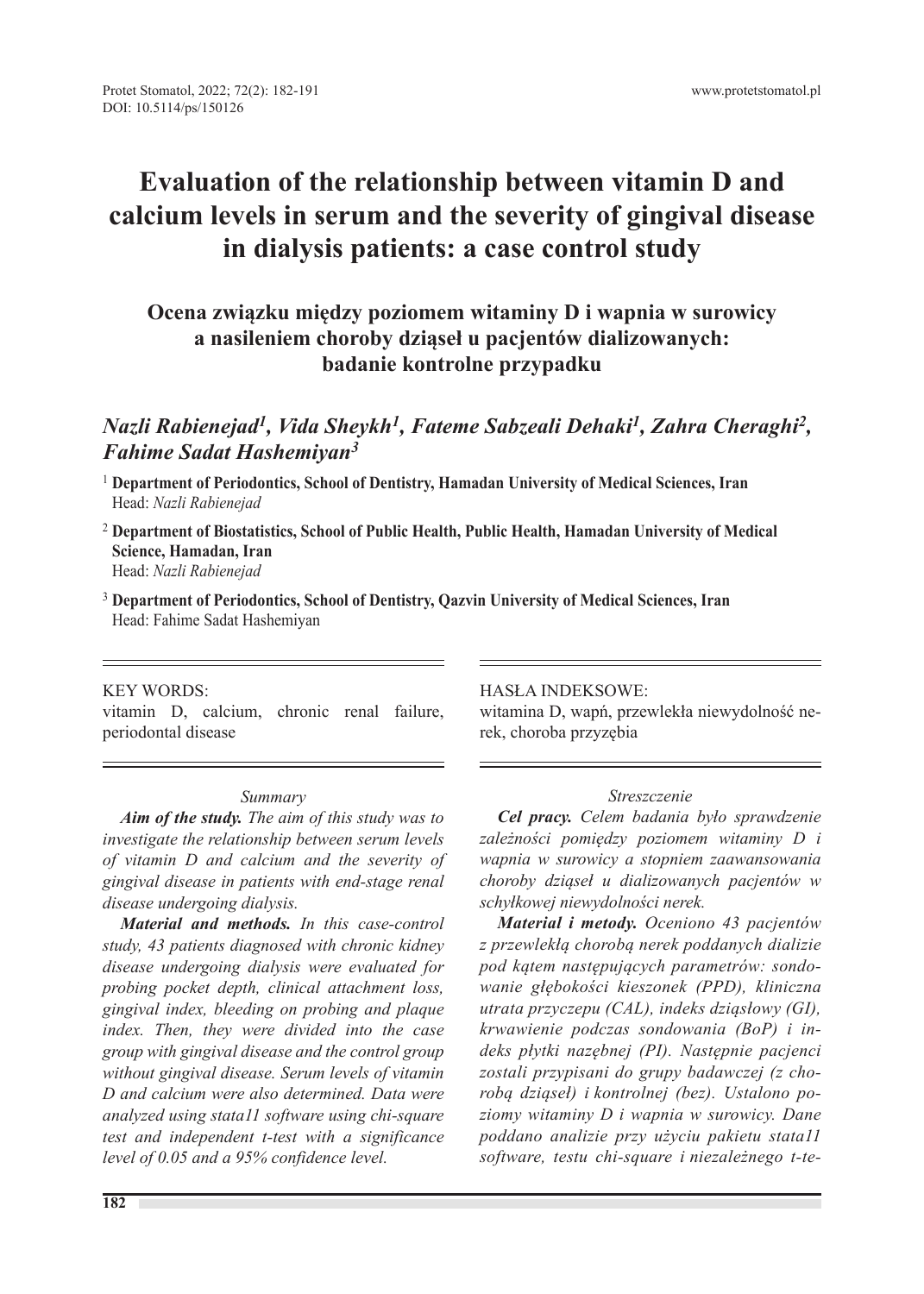*Results. The difference between the mean serum levels of vitamin D in the case and control groups was 33.66, which was statistically significant (P-value <0.001). The difference between the mean serum calcium levels in the case and control groups was 0.85, which was statistically significant (P-value> 0.001). There was no statistically significant relationship between the mean age and the body mass index between the case and the control groups (P-value*   $= 0.13$  and P-value  $= 0.39$ , respectively). There *was no significant difference between the two groups in terms of gender (P-value = 0.43).*

*Conclusion. Serum levels of vitamin D and calcium were lower in dialysis patients with gingival disease than in patients on dialysis without gingival disease, also no significant relationship was observed between age, sex and body mass index with gingival disease in dialysis patients.*

### **Introduction**

Gingival disease is an inflammatory disease of the supporting tissues of the teeth caused by specific microorganisms. Gingival disease leads to advanced destruction of the periodontium by the host inflammatory response.<sup>1</sup> Bacterial products and the host immune response to these products lead to the destruction of tooth supporting tissues, including the alveolar bone. Because of this tissue damage, chronic periodontitis is the leading cause of tooth loss in adults.2,3

Major risk factors for periodontal disease are diabetes and smoking. However, other diseases and specific conditions may also constitute potential risk factors for the disease.<sup>4</sup>

Vitamin D and calcium are essential for bone mineralization and prevention of osteoporosis. Vitamin D plays an important role in calcium homeostasis and regulation of calcium and phosphate levels. Severe vitamin D deficiency causes bone defects (osteomalacia). A number

*stu z poziomem istotności 0.05 i 95% poziomem ufności.*

*Wyniki. Różnica pomiędzy średnim poziomem witaminy D w surowicy w grupie badawczej i kontrolnej wynosiła 33.66, co jest wynikiem statystycznie istotnym (P<0,001). Różnica pomiędzy średnim poziomem wapnia w surowicy w grupie badawczej i kontrolnej wynosiła 0.85, co jest wynikiem statystycznie istotnym (P<0,001). Nie było istotnie statystycznej zależności pomiędzy średnią wieku i indeksem masy ciała pomiędzy obiema grupami (odpowiednio P=0,13 i P=0,39). Nie stwierdzono istotnie statystycznej zależności pomiędzy obiema grupami w kategorii płci (P=0,43).*

*Wniosek. Poziom witaminy D i wapnia w surowicy był niższy u pacjentów dializowanych z chorobą dziąseł niż u pacjentów dializowanych bez choroby dziąseł. Nie zauważono istotnej zależności pomiędzy wiekiem, płcią i indeksem masy ciała a chorobą dziąseł u pacjentów dializowanych.*

of epidemiological studies have reported a positive association between low bone mass or osteoporosis, and also a positive association between alveolar bone loss and tooth loss.<sup>5-15</sup> Low bone mass has been recognized as a risk factor for the progression of periodontal disease.10-12

Optimal levels of vitamin D showed several benefits for oral health.16,17

Sufficient intake of vitamin D can decrease the risk of gingivitis and chronic periodontitis, as it has been shown to have immunomodulatory, anti-inflammatory, anti-proliferative effects, and it initiates cell apoptosis.18

Severe vitamin D deficiency can lead to decreased mineralization of teeth, resulting in dentine and enamel defects. As a consequence, these lesions may increase the risk of the onset and progression of dental caries. Further, vitamin D deficiency has been associated with higher prevalence of periodontitis and gingival inflammation.19

In cases of chronic periodontitis, taking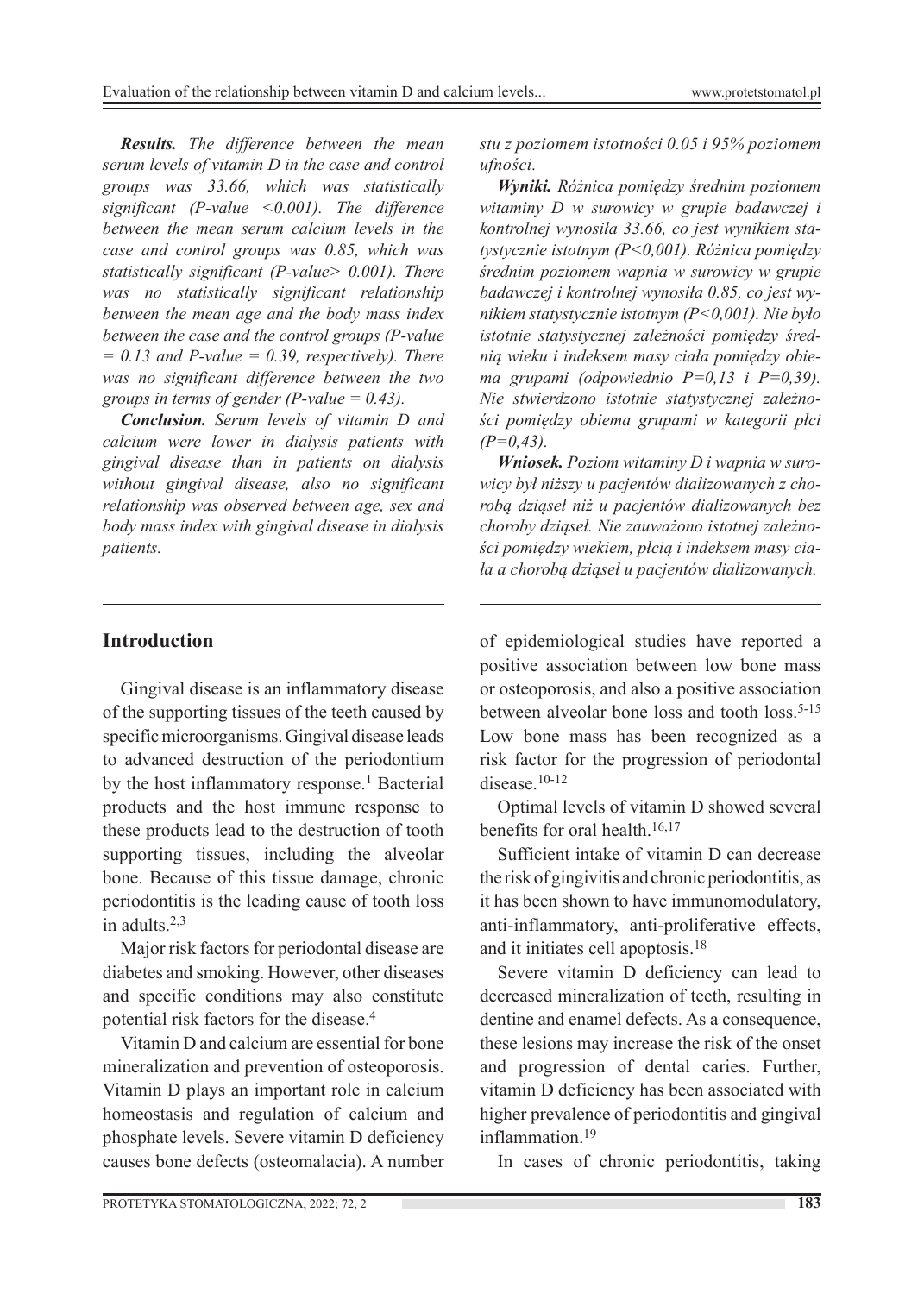vitamin D supplements is associated with a reduction in the severity of periodontal disease.20

Disorders in vitamin D metabolism are associated with periodontal disease.21-23 Serum vitamin D levels were inversely associated with clinical attachment loss and gingivitis. Also, serum levels of vitamin D in patients with periodontal disease were low, compared to healthy individuals.24,25 Patients with vitamin D deficiency also do not seem to respond well to periodontal surgery.26

Adequate serum levels of vitamin D can prevent and reduce the progression of periodontal disease.17 Various studies, including NHANES III, have shown the relationship between periodontal health and calcium and vitamin D intake.7,27 Vitamin D has an immunosuppressive effect for periodontal disease. Nowadays, as medical science has advanced, dentists are increasingly faced with systemic diseases and their specific medical complexities, and patients with these problems should be treated by dentists. End-stage renal disease (ESRD) can be included as one of the diseases that affect the periodontium and the mouth.

Epidemiological studies conducted in the United States show that about eight million people in the United States have at least one type of kidney disease disorder, of which 360,000 are reported to have ESRD. In addition, approximately 79,000 people are diagnosed with kidney disease each year.<sup>28</sup> Despite many studies, accurate statistics on the incidence and prevalence of kidney disease in Iran are unfortunately not available. According to the IRNA news agency and the head of the Foundation for Special Diseases, the number of dialysis patients in Iran in the year of 2020 was 13,000 with 17,000 kidney transplant patients. He also reported that the number of dialysis patients in Iran is increasing every year by 1,500.

Calcium deficiency and increased phosphorus levels lead to secondary hyperparathyroidism disorder, which ultimately removes calcium from the skeleton, affects the alveolar bone, and reduces periodontal support.29,30

Since vitamin D is reduced in dialysis patients, it causes secondary hyperparathyroidism and alveolar bone resorption. Considering the essential role of these two substances in periodontal health, this study is performed to investigate the relationship between gingival disease and serum levels of vitamin D and calcium in dialysis patients.

#### **Materials and Methods**

This case-control study has been approved by the ethics committee of Hamadan University of Medical Sciences IR.UMSHA.REC.1398.717.

The study was carried out in the Department of Nephrology, Beheshti Specialized Hospital of Hamadan, Hamadan, Iran in 2020. A total of 43 patients (including 19 men and 24 women with the average age of  $59.09 \pm 10.84$ ) suffering from ESRD participated in this study. The nature of the study was explained to the patients, and a written informed consent was obtained from them.

The inclusion criteria of the study were:

- 1. Confirmed ESRD diagnosis.
- 2. Having at least 10 teeth.

3. Having been on dialysis for at least one year. The patients having any of the following criteria were excluded from the study:

- 1. Treatment of scaling, root planing in the last six months.
- 2. History of periodontal surgery.
- 3. Use of mouthwashes affecting plaque.
- 4. Having other systemic diseases.
- 5. Taking vitamin D and calcium supplements in the past three months.
- 6. Smoking.

#### *Analysis method*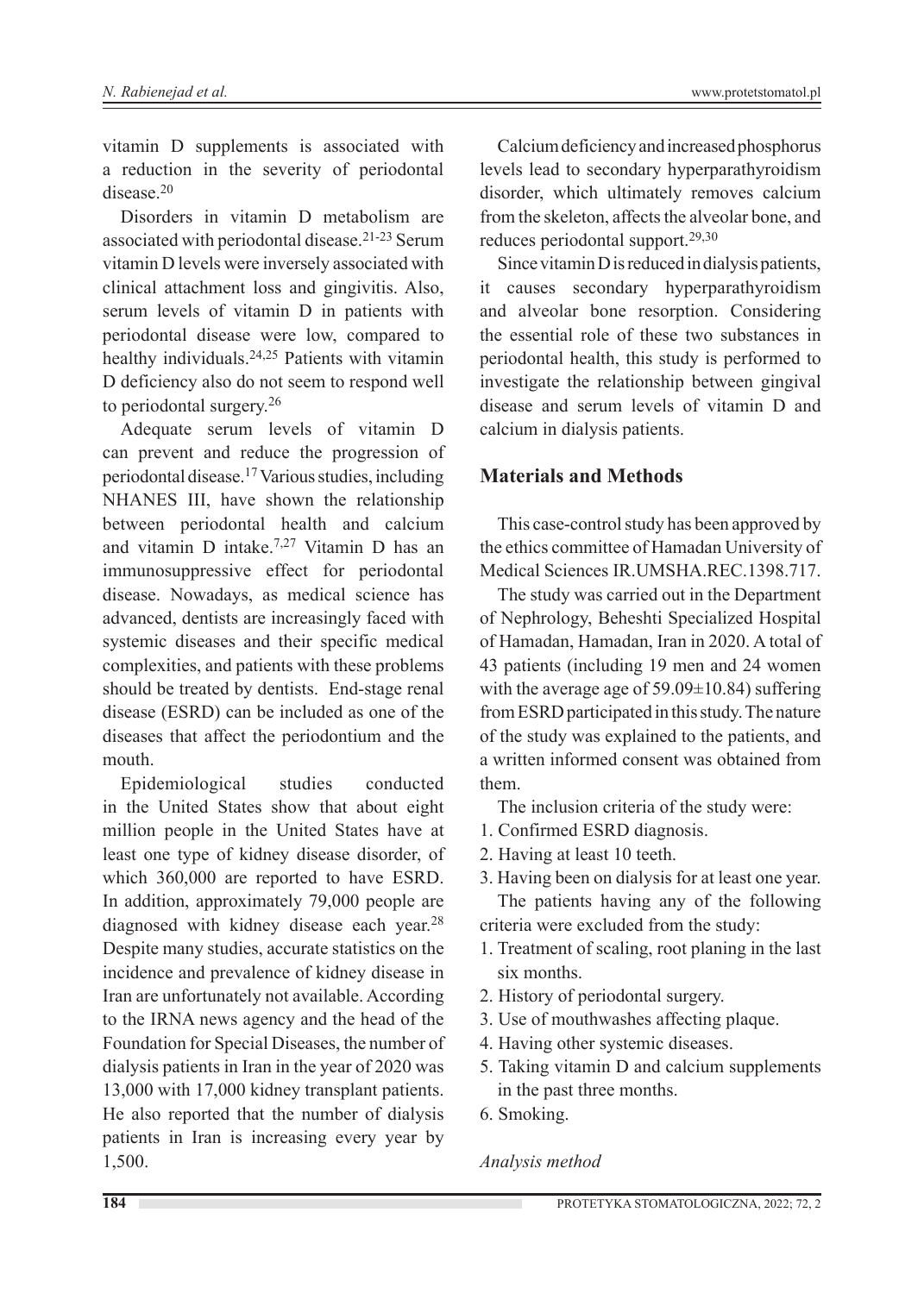To start with, clinical examinations were performed using a Williams HuFriedy-USA probe and a dental mirror, including examination of clinical attachment loss (CAL), pocket probing depth (PPD), bleeding on probing (BOP), gingival index (GI) and plaque index (PI) were measured and recorded. Gingival index was used to determine the sensitivity and quantity of gingivitis. Using this index, only the gingival tissue is evaluated. All four aspects of the gums (facial, mesial, distal, and lingual) were evaluated for inflammation. According to this index, the degree of gingivitis was scored as follows:

- 0: healthy gingiva
- 1: mild inflammation; swelling and slight discoloration without bleeding on probing
- 2: moderate inflammation; redness and swelling and shining of the surface with bleeding on probing
- 3: severe inflammation; specific redness and swelling, spontaneous bleeding.<sup>31</sup>

During evaluation of the BOP index, after using a standard probe and inserting it gently into the gingival sulcus, if bleeding occurs up to 30 seconds after probe withdrawal, this index is considered positive, otherwise it is negative.31

To check the probing depth (PD), a probe was inserted parallel to the longitudinal axis of the Ramfjord teeth (teeth  $n^{\circ}$  16-21-24-44-41-36) and moved around tooth (Walking technique) and then the numbers obtained for each tooth are added. The sum was divided by the number of measured areas.32

To check for the presence or absence of CAL, a probe was inserted into the gingival sulcus and the CEJ distance to the depth of the pocket was obtained.<sup>31</sup>

PI is used to check for plaque on the tooth surface. After administering the disclosing agent, the amount of stained tooth surfaces was counted, which included buccal, mesial, distal and lingual surfaces. The number obtained is divided by the total number of teeth multiplied by 4 and then the obtained number is multiplied by 100.<sup>31</sup>

Then, according to the data, the patients were divided into the case and control groups based on the following:

Case group (with periodontal disease): GI2, PD>3 mm, presence of BOP and CAL

Control group (without periodontal disease): GI<2, PD<3 mm, no CAL observed

Then, blood samples were taken from the eligible patients by the nurse of the dialysis department of Beheshti Hospital, and they were immediately sent to the laboratory to determine the serum level of vitamin D in these patients. In the laboratory, using the 25-OH vitamin D kit with serial number 98004 made by Pishtaz Teb Iran Company, which has been designed by competitive method and monoclonal antibody, the patients' vitamin D levels were obtained and recorded. Their age, sex, height and weight were also recorded using the information records in the patient file. Serum calcium levels of patients were recorded and collected using the latest routine test recorded in their files and the data were analysed.

### *Statistical Analysis*

Data was entered into an electronic datasheet. Descriptive statistics (mean and standard deviation) at 95% confidence level were used to determine the mean serum levels of vitamin D and calcium. Also, to compare the means of the items, independent t-test and analysis of variance (ANOVA) were used at a significance level of 5%. All results were statistically analysed using Stata11 software to determine the differences.

### **Results**

In this case-control study, 21 patients in the case group (dialysis patients with gingival disease) and 22 patients in the control group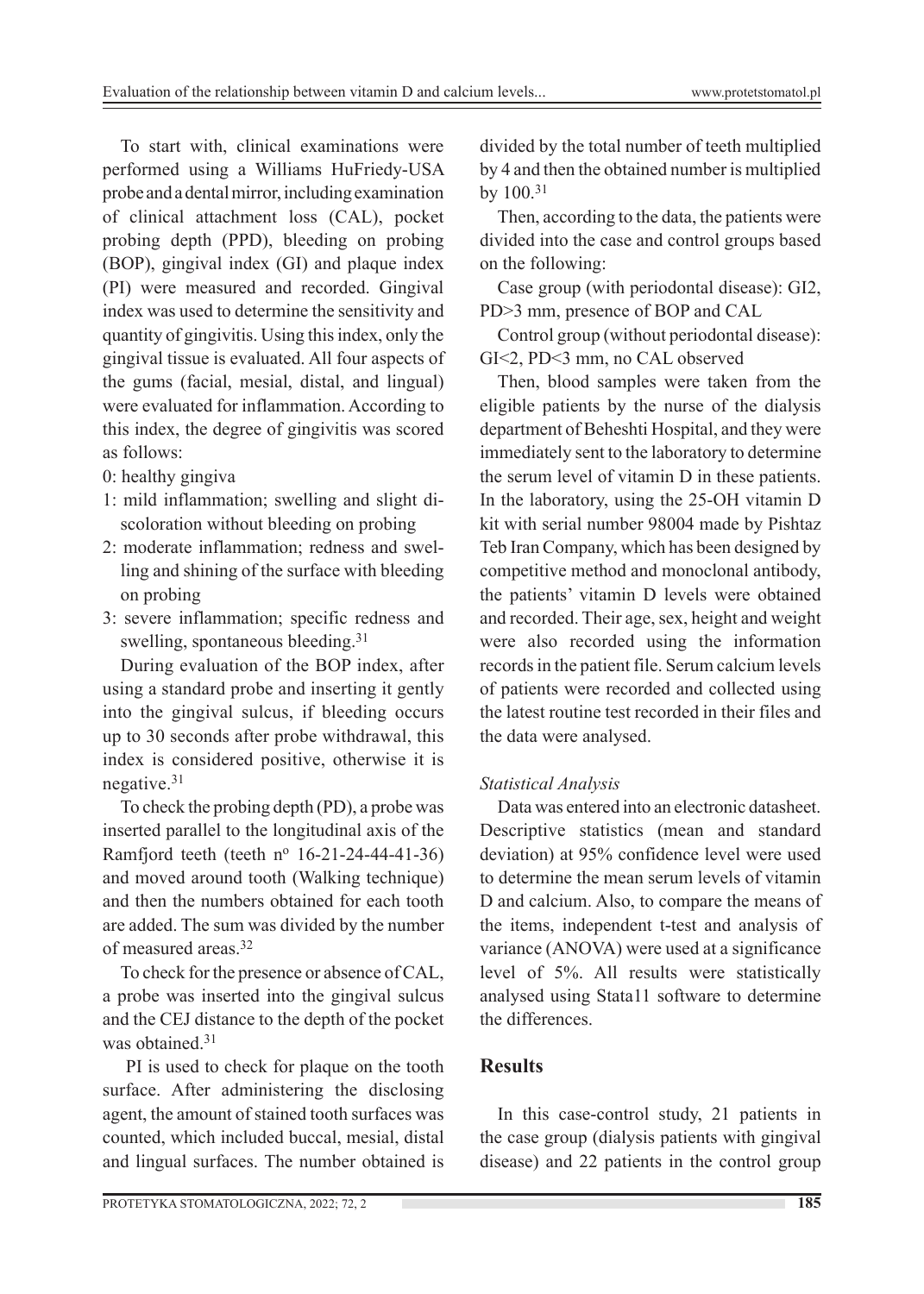| Variables  | Level  | Case   |            | Control |            |         |
|------------|--------|--------|------------|---------|------------|---------|
|            |        | Number | Percentage | Number  | Percentage | $P_{V}$ |
| Gender     | Male   | 8      | 38.10      | 11      | 50.00      | 0.432   |
|            | Female | 13     | 61.90      | 11      | 50.00      |         |
| <b>BOP</b> | Yes    | 21     | 100.00     | 10      | 45.45      | 0.001 > |
|            | No     | 0      | 0.00       | 12      | 54.55      |         |

 $Ta b 1e 1$ . Characteristics of qualitative variables in the case and control groups

(dialysis patients without gingival disease) participated. In the study, more women were included in the case group, but gender distribution was equal in the control group. However, this difference was not statistically significant and there was no relationship between them (P-value  $= 0.432$ ).

In the case group, all 21 patients had bleeding on probing recorded. The index among the control group was that 10 patients had BOP and 12 patients did not have BOP. The difference was statistically significant (P-value  $\leq 0.001$ ) (Table 1).

The mean age of the case group was 59.09 years and the mean age of the control group was 54.36 years and the age difference between the two groups was 4.73 years, which was not statistically significant using independent t-test  $(P-value = 0.131)$ 

The mean serum level of vitamin D in the case group was lower than in the control group (28.20 vs. 61.87) and the difference between them was 33.66, which was statistically significant using the independent t-test (P-value 0.0001).

The mean serum calcium level in the case group was 8.45 and in the control group was 9.30 and the difference between the two was 0.852, which was statistically significant using independent t-test (P-value < 0.001).

The mean value of gingival index in the case

group was 2.33 and in the control group was 1.13 and the difference between the two was 1.19, which was statistically significant using independent t-test (P-value < 0.001).

The mean value of plaque index in the case group was 0.77 and in the control group was 0.62 and the difference between the two was 0.15, which was statistically significant using independent t-test (P-value < 0.001).

The mean amount of CAL in the case group was 1.42 and in the control group was 0.04 and the difference between the two was 1.38, which was statistically significant using the independent t-test (P-value < 0.001).

The mean values of probing depth in the case group and the control group were 4.54 and 2.22, respectively, and the difference between them was 2.32, which was statistically significant using independent t-test (P-value <0.001).

The mean value of body mass index in the case group and the control group were 23.66 and 23.87, respectively. This difference was not statistically significant (P-value  $= 0.397$ ) using independent t-test, and no correlation it was found (Table 2). The analysis showed that with increasing severity of periodontitis, serum calcium and vitamin D levels decreased in patients undergoing hemodialysis and increased in the severity of periodontitis with increased severity of kidney disease.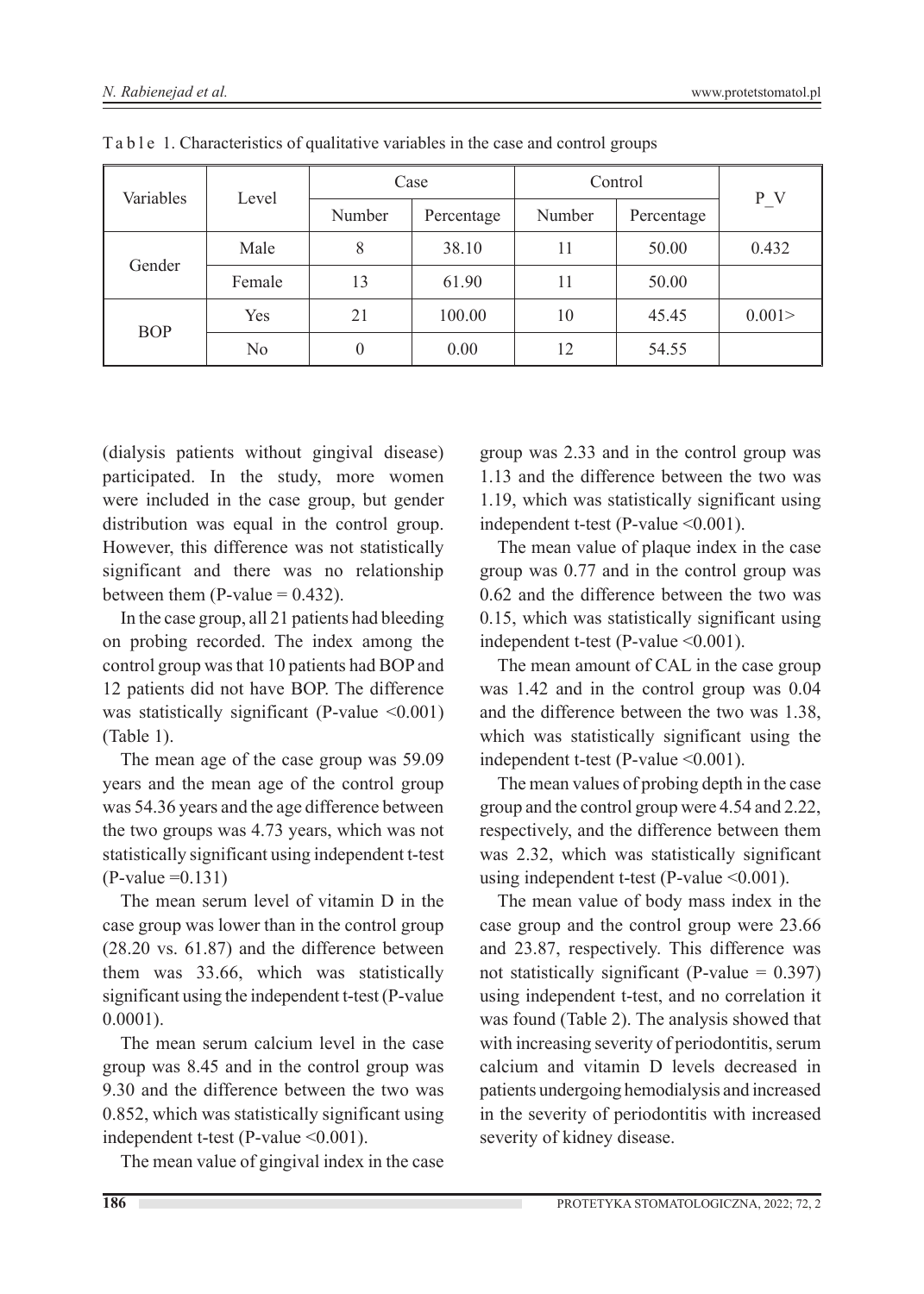|                                                   | Case  |                       | Control |                       | Difference |                   |                  |
|---------------------------------------------------|-------|-----------------------|---------|-----------------------|------------|-------------------|------------------|
| Variables                                         | Mean  | Standard<br>deviation | Mean    | Standard<br>deviation | Mean       | Standard<br>error | P V              |
| Age (years)                                       | 59.09 | 10.84                 | 54.36   | 15.85                 | $-4.73$    | 4.16              | 0.13             |
| Serum level of vitamin D<br>(ng/ml)               | 28.20 | 4.45                  | 61.87   | 17.07                 | 33.66      | 3.84              | $\lt$<br>0.001   |
| Serum calcium level<br>(ng/ml)                    | 8.45  | 0.574                 | 9.30    | 0.55                  | 0.852      | 0.17              | $\lt$<br>0.001   |
| Gingival Index                                    | 2.33  | 0.48                  | 1.13    | 0.46                  | $-1.19$    | 0.14              | ${}< 0.001$      |
| Plaque Index                                      | 0.77  | 0.07                  | 0.62    | 0.06                  | $-0.15$    | 0.02              | ${}< 0.001$      |
| <b>Clinical Attachment Loss</b><br>$(CAL)$ (mm)   | 1.42  | 0.81                  | 0.04    | 0.213                 | $-1.38$    | 0.17              | $\,<\,$<br>0.001 |
| Probing Depth (mm)                                | 4.54  | 0.72                  | 2.22    | 0.52                  | $-2.32$    | 0.19              | $\lt$<br>0.001   |
| <b>Body Mass Index</b><br>(weight/height squared) | 23.66 | 2.50                  | 23.87   | 2.82                  | 0.21       | 0.81              | 0.39             |

Ta b l e 2. Comparison of quantitative variables between the case and control groups

#### **Discussion**

It is now accepted that periodontitis can be an important risk factor for chronic kidney disease and kidney failure for the following reasons.<sup>33</sup>

(a) Systemic inflammation is affected by periodontal inflammation.

(b) Periodontal bacteria or bacterial products can enter the bloodstream.<sup>34</sup>

In addition, the oral health of dialysis patients is often poor due to poor oral hygiene, because of their poor condition.

Due to the role of periodontal disease in the development of systemic inflammation and the effectiveness of some serum factors as an indicator of kidney function, the aim of this study was to investigate the relationship between serum levels of vitamin D and calcium.

Numerous studies have attempted to show a relationship between periodontal disease and kidney disease, but the results were contradictory.35

In the study of *Naghsh* et al., there was a

significant relationship between serum levels of calcium and phosphorus and clinical attachment loss. They observed that with increasing severity of periodontitis, serum levels of calcium and phosphorus increased in patients on hemodialysis. Elevated serum calcium and phosphorus levels in hemodialysis patients is an important risk factor for mortality.36 In the present study, the average amount of CAL in dialysis patients with gingival disease was 1.42 and in dialysis patients without gingival disease was 0.04 and the difference between the two was 1.38. The observation was statistically significant (P-value  $\leq 0.001$ ).

The kidneys play an important role in regulating serum calcium and phosphorus levels.37 As mentioned earlier, inflammation following the exacerbation of periodontal disease causes gradual damage to the kidneys and compromises their function.34 Therefore, it can be stated that as a result of decreased renal function due to periodontal disease and the role of the kidneys in the regulation of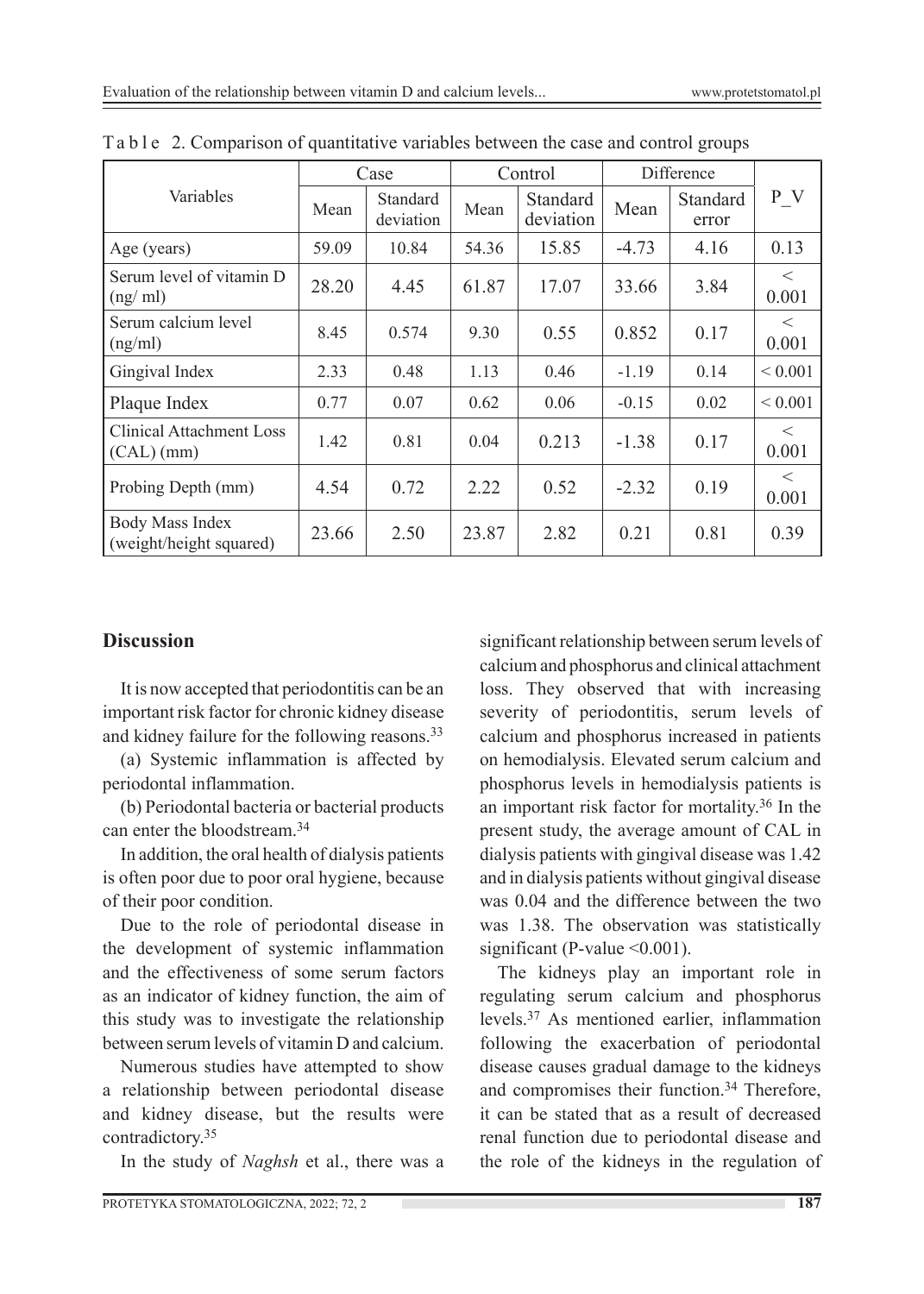serum calcium and phosphorus, these values increase with the exacerbation of periodontitis. The relationship between periodontal disease and chronic kidney disease is reciprocal in that chronic kidney disease has oral manifestations and periodontal disease also affects renal function.<sup>38</sup> In the present study, the mean serum levels of vitamin D and calcium in the case group were 28.20 and 8.45, respectively, and in the control group were 61.87 and 9.30, respectively. The difference in serum levels of vitamin D and calcium between these two groups was 33.66 and 0.852, respectively, which was statistically significant (P-value  $< 0.001$ ).

*Rodrigues* et al. reported that serum calcium levels were not significantly associated with periodontal disease in hemodialysis patients, which is not consistent with the present study.<sup>39</sup>

*Botelho* et al. investigated the relationship between serum vitamin D levels and periodontal disease and indicated that compared with healthy controls, 25 (OH) D serum levels were significantly lower in chronic periodontitis patients, which is in line with the present study.19

*Isola* et al. investigated the relationship between serum vitamin D levels and periodontal disease and showed that patients with periodontitis and periodontitis plus coronary heart disease (CHD) presented significantly lower serum levels of vitamin D compared to CHD and healthy controls. Moreover, the presence of periodontitis negatively influenced serum vitamin D levels; the results of this study are in accordance with the results of the present study.40

*Millen* et al.<sup>41</sup> studied the relationship between serum vitamin D levels and periodontal disease in 920 postmenopausal women and found that vitamin D status was inversely associated with periodontal disease, which can be confirmed by the present study.

The results of a study showed evidence of

an association between low serum vitamin D levels and periodontal disease. They found that the association between low levels of vitamin D and an increased risk of gingivitis was significant, which can be similar to the results of the present study.25

*Antonoglou* et al. also reported no significant association between vitamin D and selected indicators of periodontal disease among 1262 Finnish patients in their cross-sectional study, which is not in concordance with the results of the present study.42

In the present study, the mean value of gingival index in dialysis patients with gingival disease was 2.33 and in dialysis patients without gingival disease was 1.13 and the difference between them was 1.19, which is statistically significant (P-value < 0.001).

In the present study, the mean values of plaque index, probing depth and body mass index in case group were 0.77, 4.54 and 23.66, respectively, and in the control group they were 0.62, 2.22 and 23.87, respectively. In all the cases except in the body mass index category, the difference between the two groups was statistically significant (P-value <0.001).

Although cross-sectional studies have provided strong evidence for the serum status of vitamin D in periodontal disease, the largest and longest longitudinal study40 as well as a recent cross-sectional study<sup>42</sup> have failed to establish a link between them.

Considering the relationship between periodontal diseases and some of serum level factors in hemodialysis patients, it seems that periodontal treatment and promotion of oral health in these patients can help control the serum level of inflammatory cytokines. To achieve more definite results and compare patients undergoing hemodialysis with healthy patients without hemodialysis, clinical trials are needed to assess serum levels of these factors before and after periodontal treatment.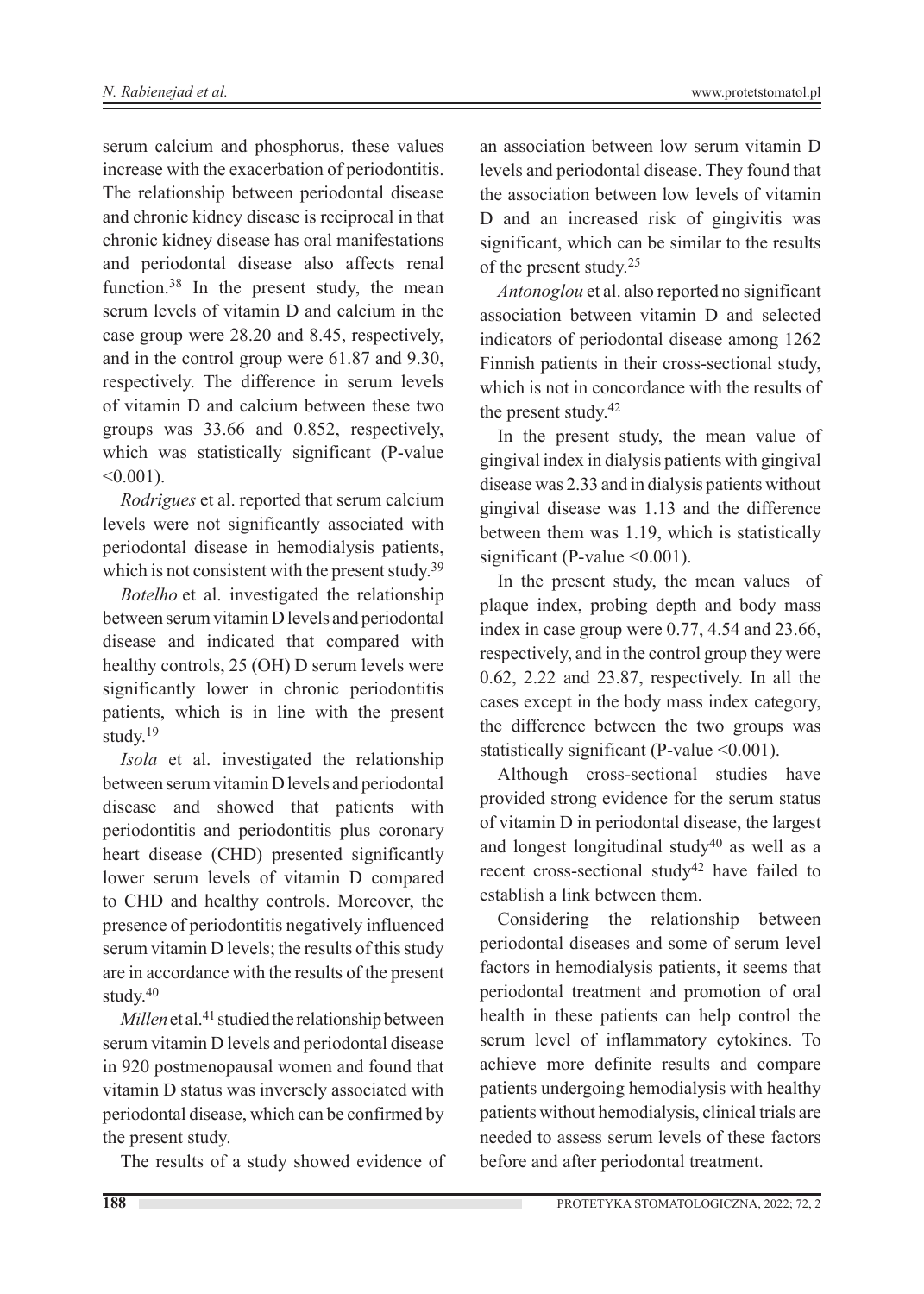# **Conclusion**

In the present study, which aimed to investigate the relationship between serum levels of vitamin D and calcium with the severity of gingival disease in dialysis patients, it was observed that the severity of gingival disease was associated with serum levels of vitamin D and calcium in hemodialysis patients. Mean serum levels of vitamin D and calcium were lower in the dialysis group with gingival disease than in the dialysis group without gingival disease.

# **References**

- 1. *Tatakis DN, Kumar PS*: Etiology and pathogenesis of periodontal diseases. Dent Clin 2005; 49: 491-516.
- 2. *Stabholz A, Babayof I, Mersel A, Mann J*: The reasons for tooth loss in geriatric patients attending two surgical clinics in Jerusalem, Israel. Gerodontology 1997; 14: 83-88.
- 3. *Niessen LC, Weyant RJ*: Causes of tooth loss in a veteran population. J Public Health Dent 1989; 49: 19-23.
- 4. *Genco RJ, Borgnakke WS*: Risk factors for periodontal disease. Periodontol 2000 2013; 62: 59-94.
- 5. *Vieth R*: Vitamin D toxicity, policy, and science. J Bone Miner Res 2007; 22: V64-68.
- 6. *DeLuca HF*: Overview of general physiologic features and functions of vitamin D. Am J Clin Nutr 2004; 80: 1689S-1696S.
- 7. *Hildebolt CF*: Effect of vitamin D and calcium on periodontitis. J Periodontol 2005; 76: 1576-1587.
- 8. *Jeffcoat M*: The association between osteoporosis and oral bone loss. J Periodontol 2005; 76: 2125-2132.
- 9. *Jeffcoat MK*: Alveolar bone loss and osteoporosis: Evidence for a common mode of therapy using the bisphosphonate alendronate. Biol Mech Tooth Mov Craniofacial Adapt 1996; p. 365-373.
- 10. *Payne JB, Reinhardt RA, Nummikoski PV,*  Patil KD: Longitudinal alveolar bone loss in postmenopausal osteoporotic/osteopenic women. Osteoporos Int 1999; 10: 34-40.
- 11. *Southard KA, Southard TE, Schlechte JA, Meis PA*: The relationship between the density of the alveolar processes and that of postcranial bone. J Dent Res 2000; 79: 964-969.
- 12. *Tezal M, Wactawski‐Wende J, Grossi SG, Ho AW, Dunford R, Genco RJ*: The relationship between bone mineral density and periodontitis in postmenopausal women. J Periodontol 2000; 71: 1492-1498.
- 13. *Wactawski‐Wende J, Grossi SG, Trevisan M, et al.*: The role of osteopenia in oral bone loss and periodontal disease. J Periodontol 1996; 67: 1076-1084.
- 14. *Wactawski‐Wende J, Hausmann E, Hovey K, Trevisan M, Grossi S, Genco RJ*: The association between osteoporosis and alveolar crestal height in postmenopausal women. J Periodontol 2005; 76: 2116-2124.
- 15. *Walters MR*: Newly identified actions of the vitamin D endocrine system. Endocr Rev 1992; 13: 719-764.
- 16. *Bischoff-Ferrari HA, Giovannucci E, Willett WC, Dietrich T, Dawson-Hughes B*: Estimation of optimal serum concentrations of 25-hydroxyvitamin D for multiple health outcomes. Am J Clin Nutr 2006; 84: 18-28.
- 17. *Dietrich T, Joshipura KJ, Dawson-Hughes B, Bischoff-Ferrari HA*: Association between serum concentrations of 25-hydroxyvitamin D3 and periodontal disease in the US population. Am J Clin Nutr 2004; 80: 108- 113.
- 18. *Jagelavičienė E, Vaitkevičienė I, Šilingaitė D, Šinkūnaitė E, Daugėlaitė G*: The relationship between vitamin D and periodontal pathology. Medicina (B Aires) 2018; 54: 45.
- 19. *Botelho J, Machado V, Proença L, Delgado AS, Mendes JJ*: Vitamin D deficiency and oral health: A comprehensive review. Nutrients 2020; 12: 1471.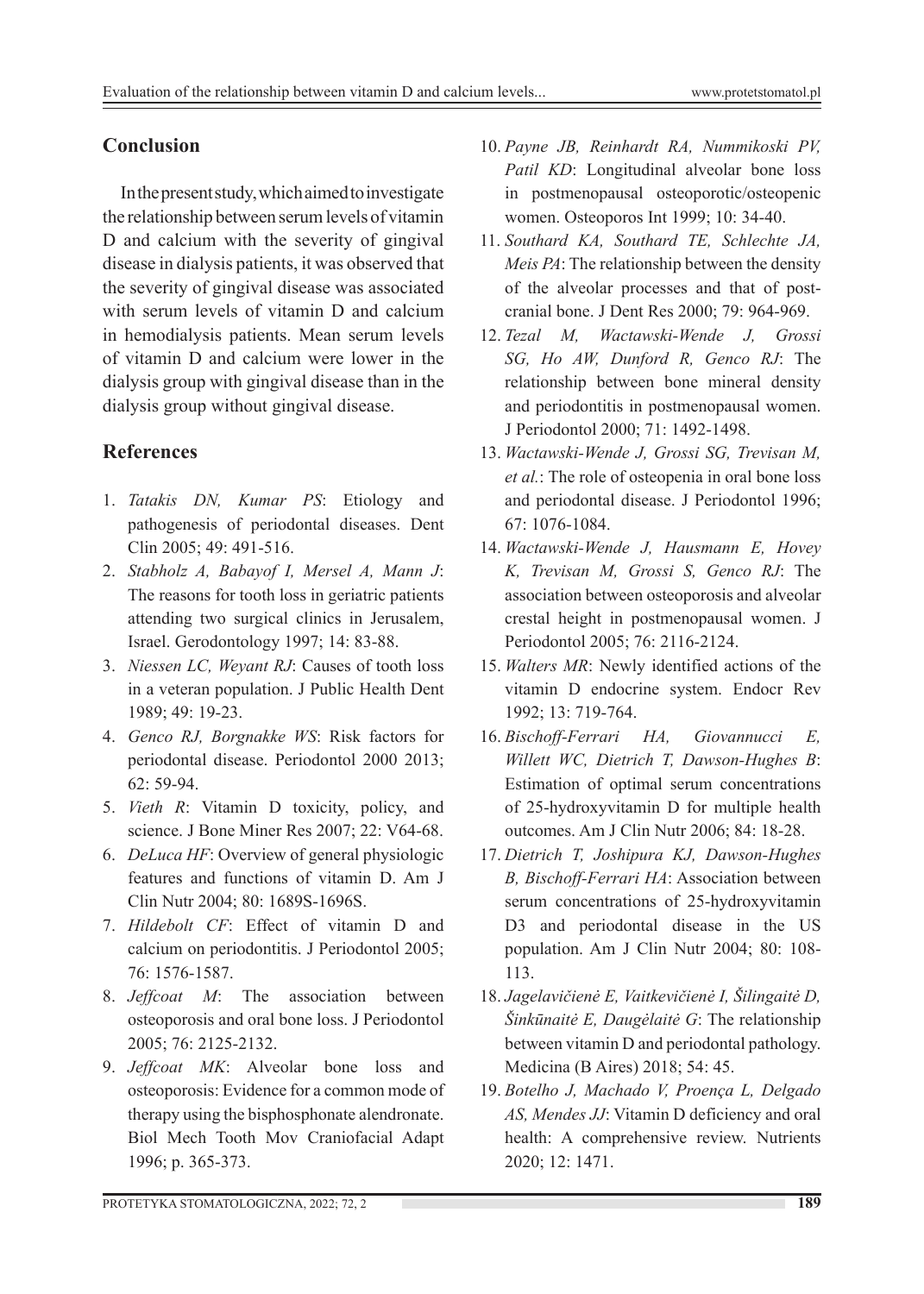- 20. *Khammissa RAG, Ballyram R, Jadwat Y, Fourie J, Lemmer J, Feller L*: Vitamin D deficiency as it relates to oral immunity and chronic periodontitis. Int J Dent 2018; 2018.
- 21. *Dietrich T, Nunn M, Dawson-Hughes B, Bischoff-Ferrari HA*: Association between serum concentrations of 25-hydroxyvitamin D and gingival inflammation. Am J Clin Nutr 2005; 82: 575-580.
- 22. *Amano Y, Komiyama K, Makishima M*: Vitamin D and periodontal disease. J Oral Sci 2009; 51: 11-20.
- 23. *Alshouibi EN, Kaye EK, Cabral HJ, Leone CW, Garcia RI*: Vitamin D and periodontal health in older men. J Dent Res 2013; 92: 689-693.
- 24. *Jabbar S, Drury J, Fordham J, Datta HK, Francis RM, Tuck SP*: Plasma vitamin D and cytokines in periodontal disease and postmenopausal osteoporosis. J Periodontal Res 2011; 46: 97-104.
- 25. *Boggess KA, Espinola JA, Moss K, Beck J, Offenbacher S, Camargo Jr CA*: Vitamin D status and periodontal disease among pregnant women. J Periodontol 2011; 82: 195-200.
- 26. *Bashutski JD, Eber RM, Kinney JS, et al.*: The impact of vitamin D status on periodontal surgery outcomes. J Dent Res 2011; 90: 1007- 1012.
- 27. *Nishida M, Grossi SG, Dunford RG, Ho AW, Trevisan M, Genco RJ*: Calcium and the risk for periodontal disease. J Periodontol 2000; 71: 1057-1066.
- 28. *Little JW, Falace D, Miller C, Rhodus NL*: *Dental Management of the Medically Compromised Patient-Pageburst on VitalSource*. Elsevier Health Sciences, 2007.
- 29. *Slack GL*: A clinical investigation into the variability of dental caries diagnosis. Br Dent J 1958; 104: 399-404.
- 30. *Naugle K, Darby ML, Bauman DB, Lineberger LT, Powers R*: The oral health status of individuals on renal dialysis. Ann Periodontol 1998; 3: 197-205.
- 31. *Hujoel P, Zina LG, Cunha‐Cruz J, Lopez R*: Historical perspectives on theories of periodontal disease etiology. Periodontol 2000 2012; 58: 153-160.
- 32. *Newman MG, Takei H, Klokkevold PR, Carranza FA*: *Carranza's clinical periodontology*. Elsevier health sciences, 2011.
- 33. *Chambrone L, Foz AM, Guglielmetti MR, et al.*: Periodontitis and chronic kidney disease: a systematic review of the association of diseases and the effect of periodontal treatment on estimated glomerular filtration rate. J Clin Periodontol 2013; 40: 443-456.
- 34. *Kshirsagar A V, Moss KL, Elter JR, Beck JD, Offenbacher S, Falk RJ*: Periodontal disease is associated with renal insufficiency in the Atherosclerosis Risk In Communities (ARIC) study. Am J Kidney Dis 2005; 45: 650-657.
- 35. *Perozini C, Ruivo GF, Ricardo LH, Pavesi LA, Kim YJ, Pallos D*: Medical and periodontal clinical parameters in patients at different levels of chronic renal failure. Int J Dent 2017; 2017.
- 36. *Naghsh N, Sabet NK, Vahidi F, Mogharehabed A, Yaghini J*: Relationship between periodontal disease and serum factors in patients undergoing hemodialysis. Open Dent J 2017; 11: 701.
- 37. *Layton AT*: Modeling transport and flow regulatory mechanisms of the kidney. Int Sch Res Not 2012; 2012.
- 38. *Sapata DM, De Oliveira Corrêa G, Anjos Neto-Filho M Dos, Marson Fc, De Oliveira E, Silva C*: Connection between periodontal disease and chronic kidney disease: A literature review. Dent Press Implantol 2014; 8.
- 39. *Rodrigues VP, Libério SA, Lopes FF, et al.*: Periodontal status and serum biomarkers levels in haemodialysis patients. J Clin Periodontol 2014; 41: 862-868.
- 40. *Isola G, Alibrandi A, Rapisarda E, Matarese G, Williams RC, Leonardi R*: Association of